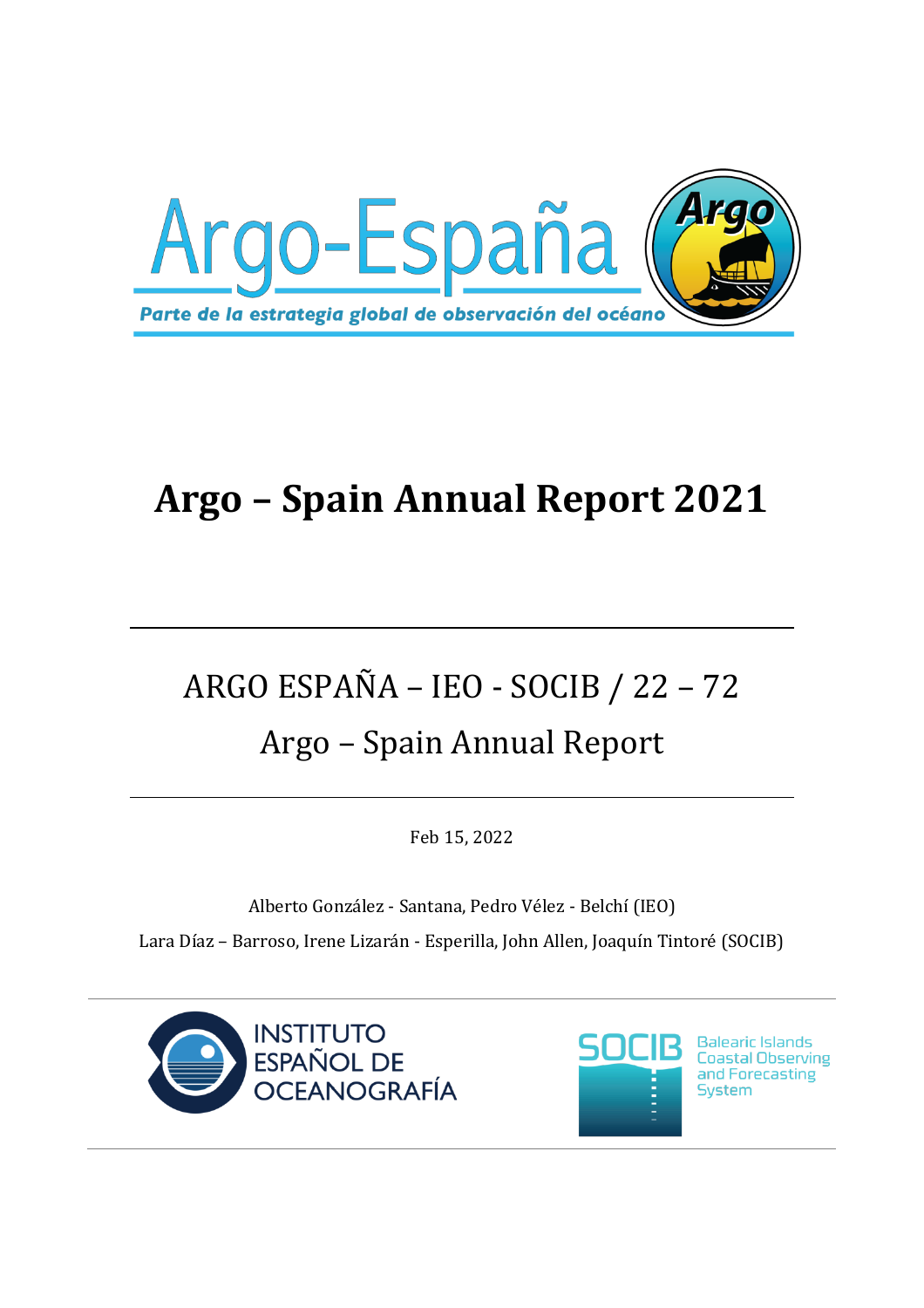

### **Argo - Spain Annual Report 2021**

#### **Present status and future plans**

#### **1. Introduction.**

#### **a. Organization.**

Argo–Spain [\(www.argoespana.es\)](http://www.argoespana.es/) is a join initiative between the *Instituto Español de Oceanografía* (Spanish Oceanographic Institute, IEO) and the *Sistema de Observación Costero y de Predicción of the Balearic Islands* (Coastal Ocean Observing and Forecasting System, SOCIB) to development and consolidation of the Spanish contribution to Argo. Its activities are mainly focused on the international core Argo program and its extension toward the deep ocean.

Thus, the following team, detailed below, coordinates all the activities of Argo – Spain:

- **IEO:** National and scientific coordinator of deployments in the Atlantic Ocean (P. Vélez) and head of quality control activities (A. González).
- **SOCIB:** Scientific coordination of deployments in the Mediterranean Sea (J. Tintoré, L. Díaz and I. Lizarán).

#### **b. Funding.**

Spain has participated in the international Argo program since its inception and is currently a member of the European Research Infrastructure Consortium Euro-Argo (ERIC). Spanish participation in Argo began in 2002 through a first European project, and a total of 100 Argo profilers have been deployed in the North Atlantic and the Mediterranean Sea since then.

The Argo Spain program does not have proper long-term funding for deployments of Argo floats. However, the minimum contribution to the Euro-Argo ERIC is secured and sustained, based on IEO's access to infrastructures calls from the Spanish Ministry of Science, Innovation, and Universities and from the SOCIB's contribution, which has ensured deployments of at least 3 floats per year since 2015. The interest in such participation was demonstrated in the process of prioritizing Spain's participation in European research infrastructures, as detailed in the document on the Spanish Strategy for participation in scientific infrastructures and international organizations. The IEO funds the scientific and the transmission costs.

#### **c. Long-term evolution of Argo – Spain.**

This has been Argo's proposal at the Spanish national level:

• 2021: Core Argo mission, temperature, and salinity (0 to 2000 m).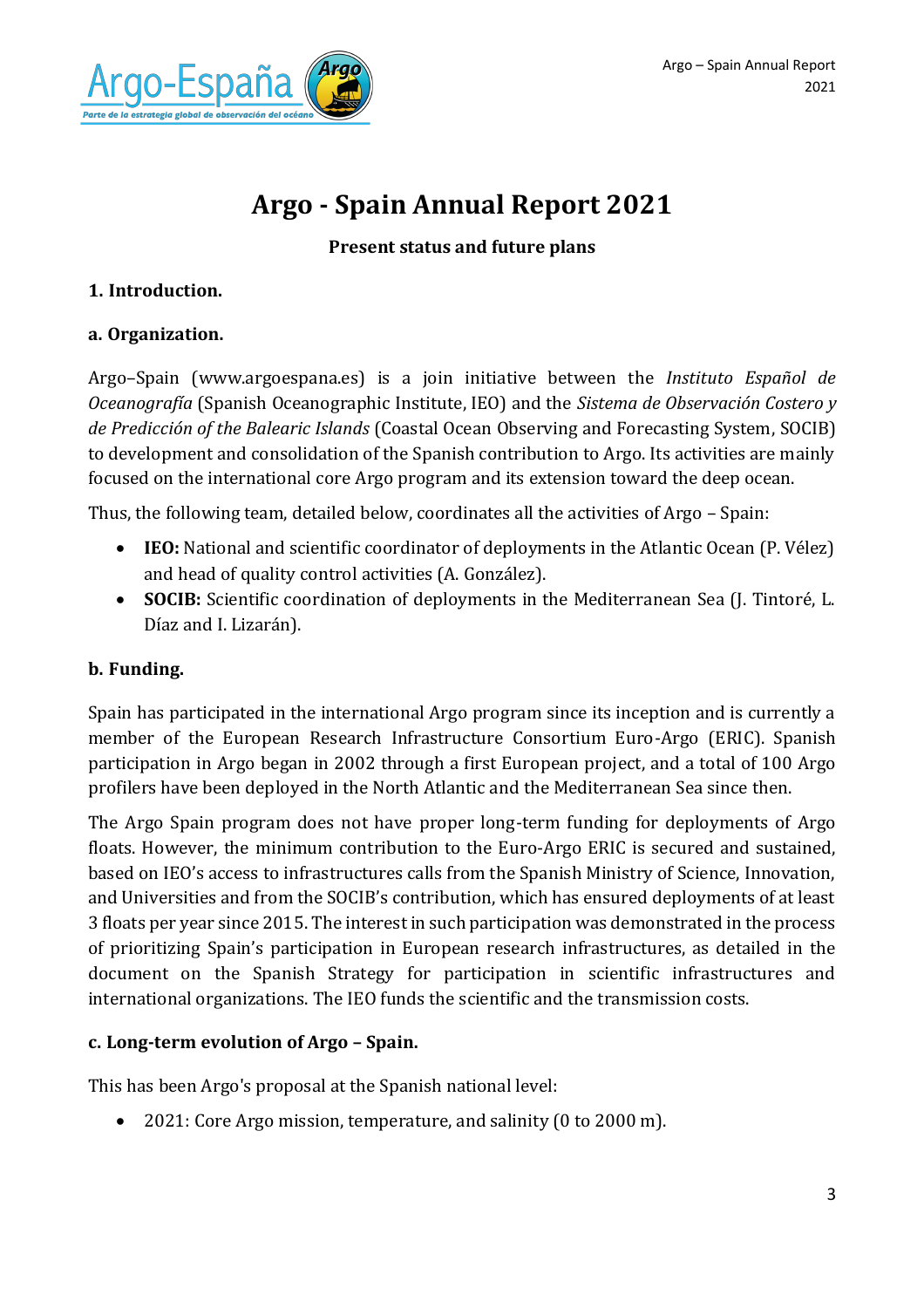

- 2015 2021: Participation in the pilot array for the extension of the Argo network to the deep ocean with Australia, China, France, Japan, New Zealand, Norway, the UK, and the USA.
- 2021-2023: Participation in the Core mission, and the pilot array for extension to the deep Ocean.

Core T/S floats are fully funded by IEO and SOCIB, while deep floats have been funded by the Ministry of Science. Argo Spain strategy will be set according to national interests and guidelines, as is shown in the Euro – Argo's long-term road map for the implementation of a new sustained phase for Argo in Europe.

#### **d. Float development.**

All the developments during 2021 with the participation of Argo Spain have been made under the frame of the EA - RISE Project [\(https://www.euro-argo.eu/EU-Projects/Euro-Argo-RISE-](https://www.euro-argo.eu/EU-Projects/Euro-Argo-RISE-2019-2022)[2019-2022\)](https://www.euro-argo.eu/EU-Projects/Euro-Argo-RISE-2019-2022). The IEO has participated in the development of 2 Deep Arvor floats with three heads, consisting of 3 mounted sensors (SBE41, SBE61, and RBR), especially in the deployment phase and in the comparative study phase to assess the accuracy of the sensor measurements. Under the same project, SOCIB has participated in terms of float development by improving floats sampling in shallow waters and boundary currents, optimizing configuration and life expectancy's floats, and improving technical floats' aspects in marginal seas.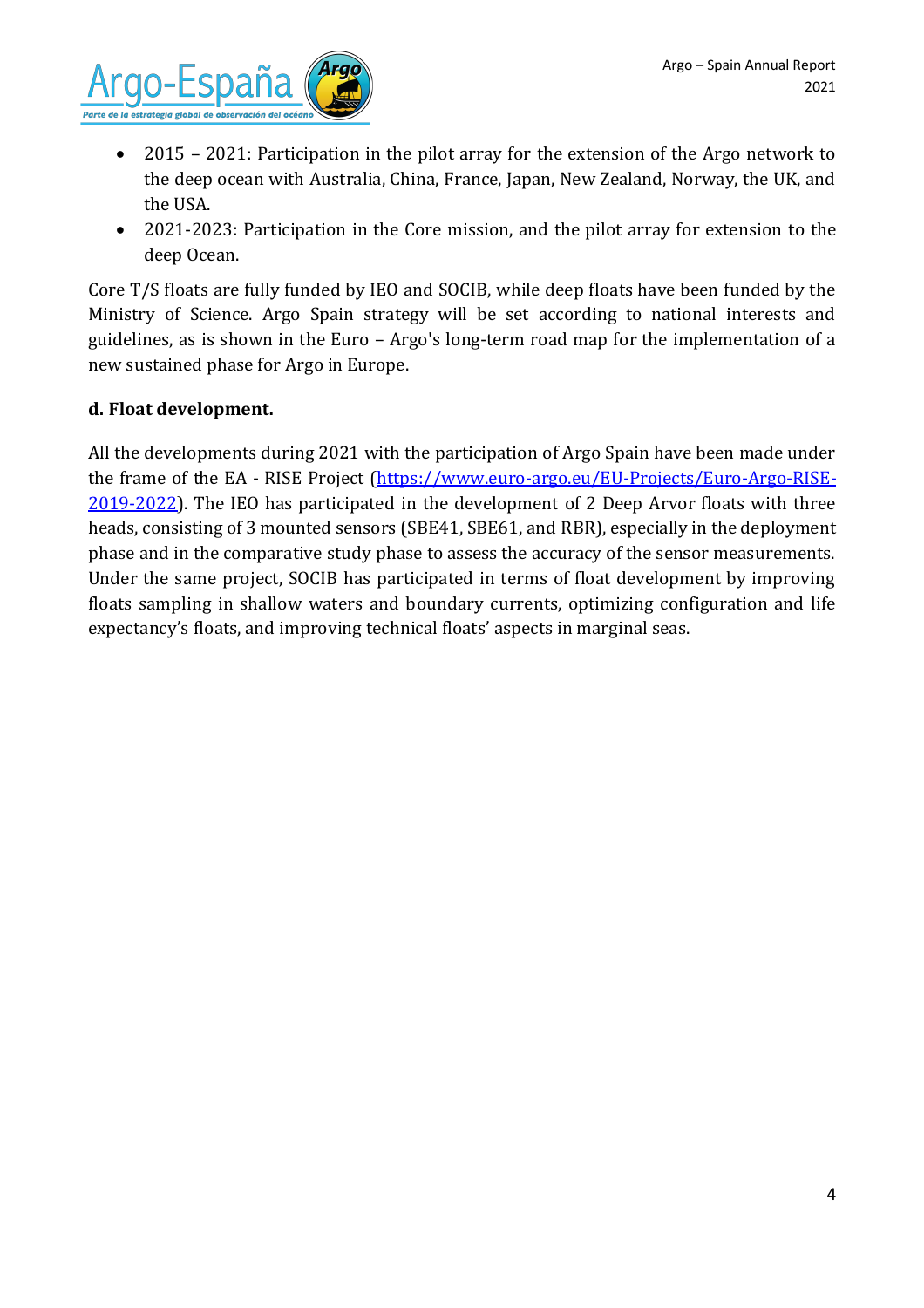

#### **2. The status of implementation.**

Since the beginning of Argo Spain, 100 floats have been deployed so far, of which 24 were active at the end of 2021. All deployments are chosen based on Spanish research criteria, as well as the operational activities of each of the institutions, mainly in the Atlantic Ocean and the Mediterranean Sea.



Figure 1. Status of the Argo Spain program on January 18th, 2022.

The following table shows relevant information about each Argo-Spain float. It is a database that records information of some features from the deployment until the floats stop completely.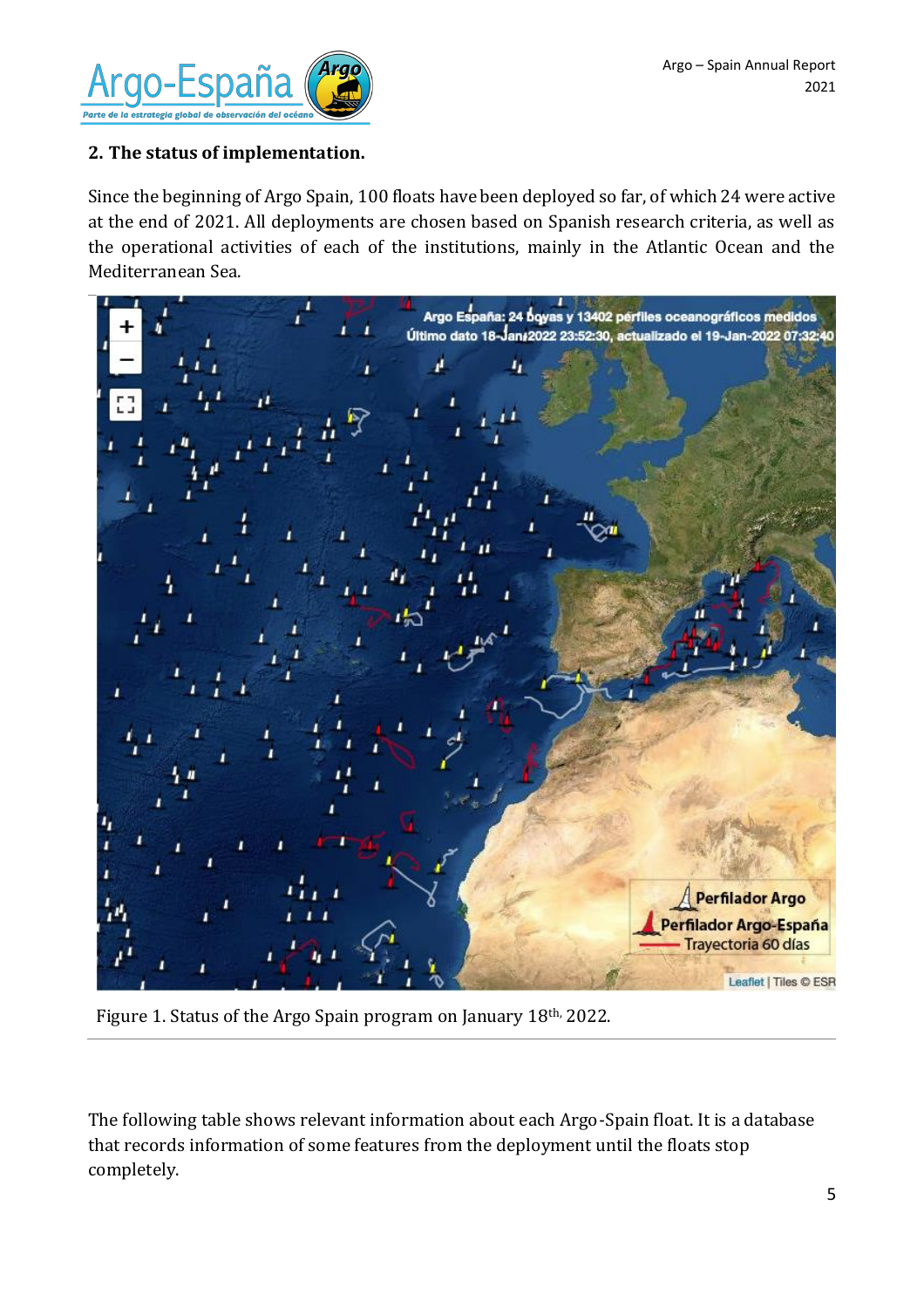

| <b>WMO</b> | <b>Status</b> | <b>Project Name</b> | <b>Float</b><br><b>Owner</b> | <b>Platform</b><br><b>Type</b> | Deployment<br><b>Date</b> |
|------------|---------------|---------------------|------------------------------|--------------------------------|---------------------------|
| 6901253    | Active        | Argo SPAIN          | <b>IEO</b>                   | ARVOR_L                        | 29/05/2018                |
| 6901254    | Active        | Argo SPAIN          | <b>IEO</b>                   | ARVOR_L                        | 15/10/2018                |
| 6901255    | Active        | Argo SPAIN          | <b>IEO</b>                   | ARVOR_L                        | 16/6/2019                 |
| 6901256    | Active        | Argo SPAIN          | IE <sub>0</sub>              | ARVOR_L                        | 01/06/2018                |
| 6901257    | Active        | Argo SPAIN          | <b>IEO</b>                   | ARVOR_L                        | 06/02/2019                |
| 6901258    | Active        | Argo SPAIN          | IE <sub>0</sub>              | ARVOR_L                        | 04/06/2018                |
| 6901259    | Active        | Argo SPAIN          | IE <sub>0</sub>              | ARVOR_L                        | 11/03/2019                |
| 6901262    | Active        | Argo SPAIN          | <b>IEO</b>                   | ARVOR_L                        | 08/06/2018                |
| 6901263    | Active        | Argo SPAIN          | <b>IEO</b>                   | <b>ARVOR L</b>                 | 06/02/2019                |
| 6901265    | Active        | Argo SPAIN          | <b>IEO</b>                   | ARVOR_L                        | 10/06/2018                |
| 6901266    | Active        | Argo SPAIN          | <b>IEO</b>                   | <b>ARVOR L</b>                 | 13/06/2018                |
| 6901268    | Active        | Argo SPAIN          | IE <sub>0</sub>              | ARVOR_L                        | 18/03/2019                |
| 6901269    | Active        | Argo SPAIN          | <b>IEO</b>                   | ARVOR_L                        | 16/06/2018                |
| 6901270    | Active        | Argo SPAIN          | IE <sub>0</sub>              | ARVOR_L                        | 18/08/2018                |
| 6901271    | Active        | Argo SPAIN          | <b>IEO</b>                   | ARVOR_L                        | 30/10/2018                |
| 6901272    | Active        | Argo SPAIN          | IE <sub>0</sub>              | ARVOR_L                        | 26/03/2019                |
| 6901273    | Active        | Argo SPAIN          | <b>IEO</b>                   | ARVOR_L                        | 11/12/2018                |
| 6901277    | Active        | Argo SPAIN          | IE <sub>0</sub>              | ARVOR_L                        | 31/07/2019                |
| 6901278    | Active        | Argo SPAIN          | <b>EA-RISE</b>               | ARVOR_I                        | 12/03/2020                |
|            |               |                     | <b>SOCIB ICTS</b>            |                                |                           |
| 6901280    | Active        | Argo SPAIN          | <b>SOCIBICTS</b>             | ARVOR <sub>I</sub>             | 12/08/2020                |
| 6901281    | Active        | Argo SPAIN          | <b>SOCIB ICTS</b>            | ARVOR <sub>I</sub>             | 04/11/2020                |
| 6904065    | Active        | Argo SPAIN          | <b>SOCIB ICTS</b>            | ARVOR <sub>I</sub>             | 14/08/2020                |
| 6901282    | Active        | Argo SPAIN          | <b>SOCIB ICTS</b>            | ARVOR <sub>I</sub>             | 13/12/2021                |
| 6901283    | Active        | Argo SPAIN          | <b>SOCIBICTS</b>             | ARVOR_I                        | 14/12/2021                |
| 6901284    | Active        | Argo SPAIN          | <b>SOCIB ICTS</b>            | ARVOR_I                        | 14/12/2021                |

Table 1. Extract of current Argo Spain floats database.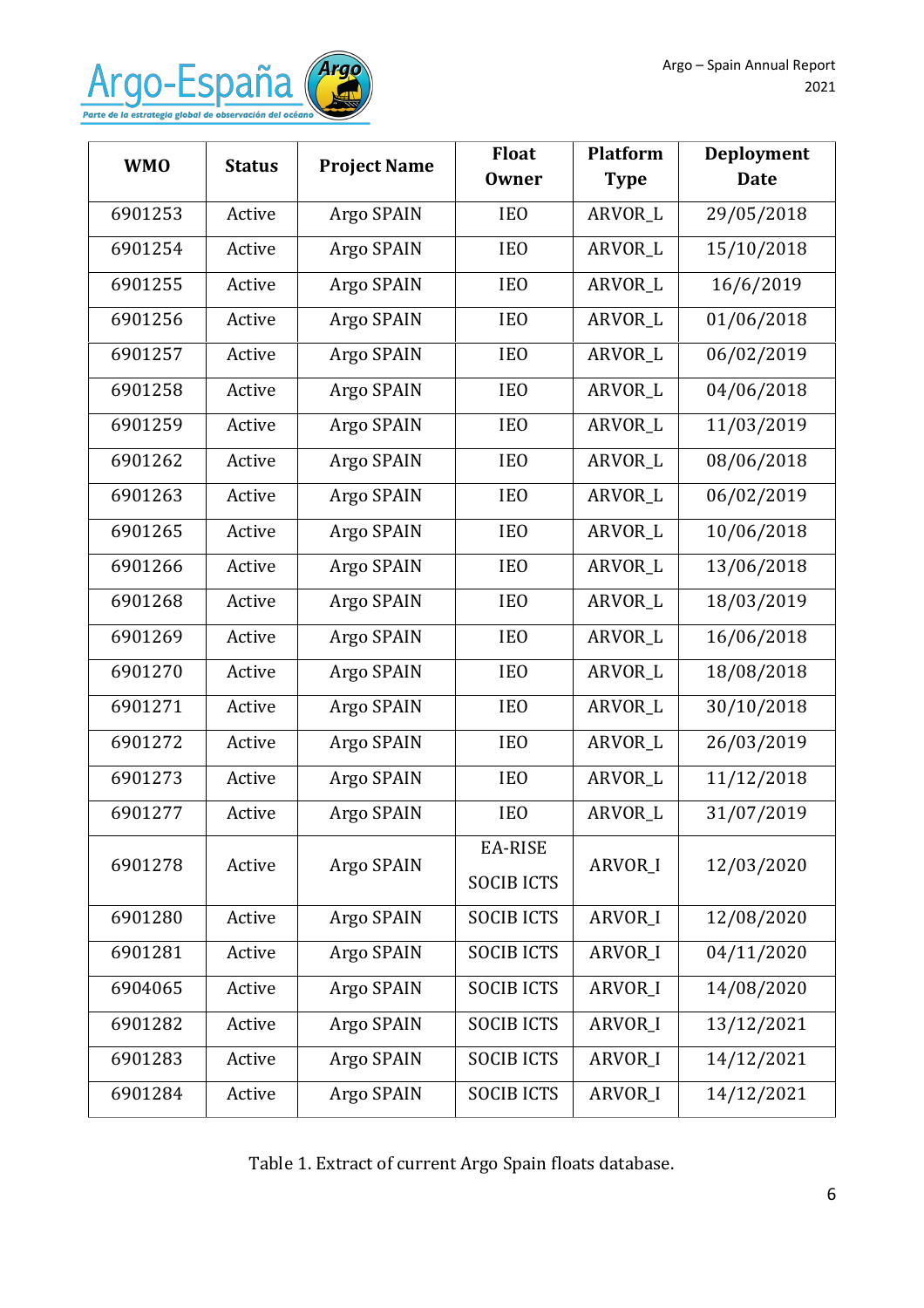

#### **3. The status of implementation of the new global, full-depth, multidisciplinary Argo array (major achievements and problems in 2021).**

#### **a. Floats deployed and their performance.**

During 2021, a total of 3 Argo floats were deployed by Argo-Spain:

• 3 ARVOR – I floats (Argo Spain in the Mediterranean Sea), un under the framework of Argo Spain's minimum annual coverage commitment for the Euro – Argo contribution and purchased by SOCIB.

The contribution of Argo Spain to extend the international Argo network during 2021 was focused on the Med Sea, deploying a total of 3 ARVOR – I floats. These deployment missions were coordinated by SOCIB – IEO and developed by SOCIB in collaboration with partners who cooperated for the success of the missions [https://bit.ly/3nEONXv.](https://bit.ly/3nEONXv)

As an example, the ARVOR – I float WMO 6901283 is currently diving northeast of Ibiza Island after 8 profiles developed (Fig. 3). The float was programmed to dive up to 2000 m every 5 days measuring temperature and salinity during the ascending phase, within a parking depth of 350 m.



Figure 2. R/V SOCIB operator moments before the deployment of WMO 6901283 float under safety measures at *Canales Autumn 2021* survey.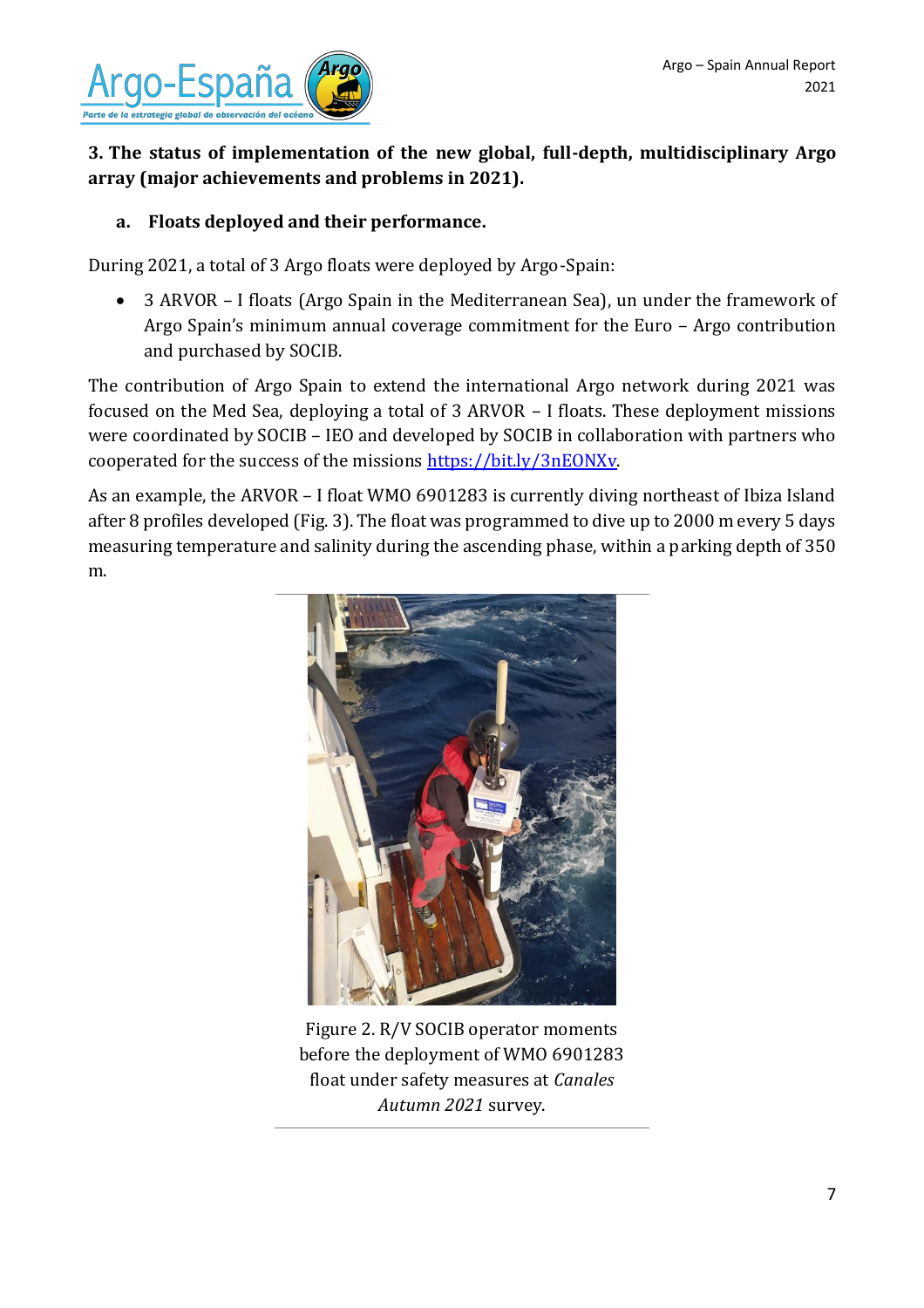



Figure 3. The trajectory of the float since the deployment is shown in the upper left side of the picture. The T-S diagram of the data collected by WMO 6901283 is shown on the upper right side of the picture. The gray points are the climatology of the area. The black line is the first profile carried out by the float. Potential Temperature and Salinity profiles are also shown on the lower side of the picture.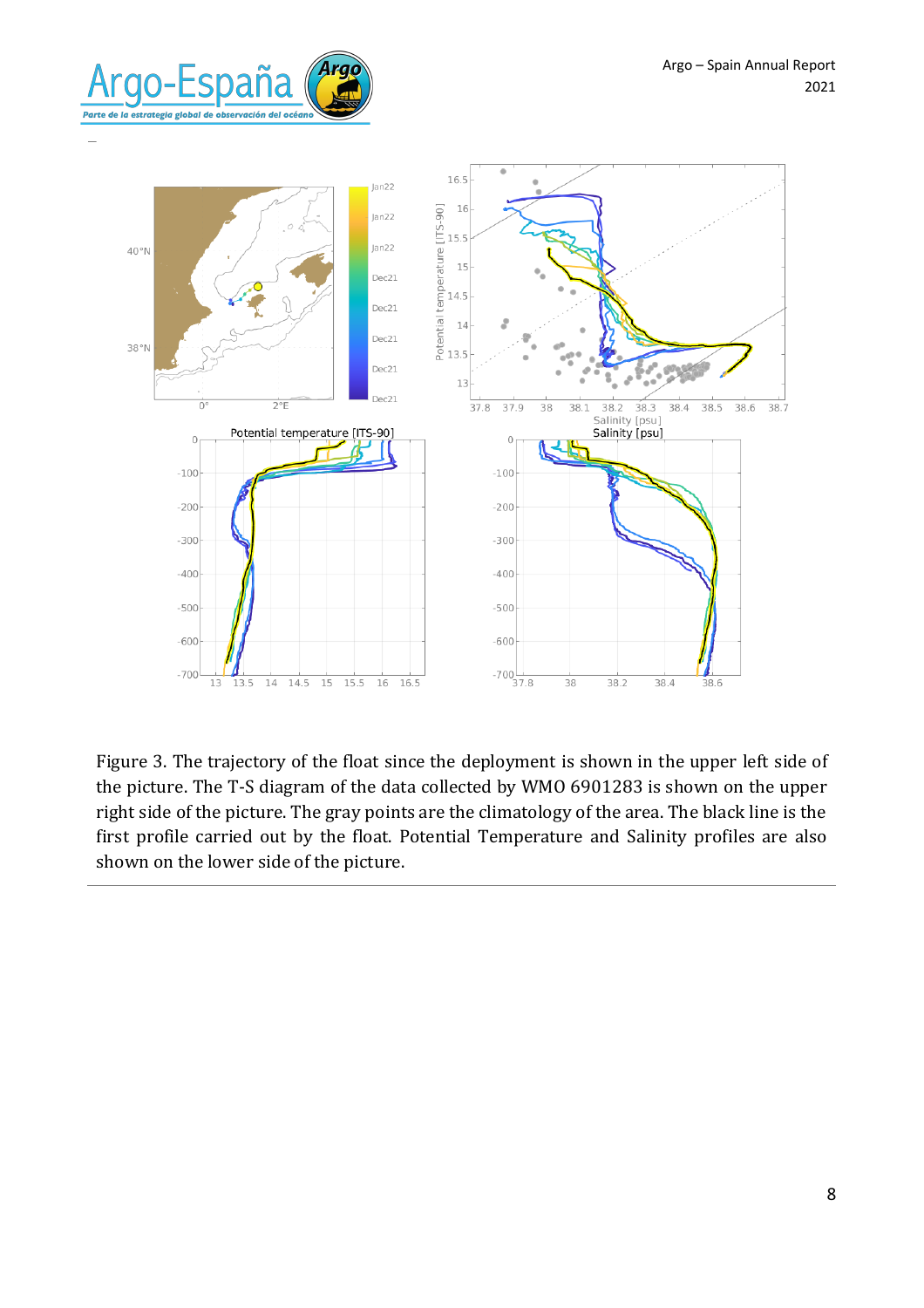

The ARVOR – I float WMO 6901282 also as an example, which was deployed between Mallorca and Ibiza islands, performed a southern trajectory up to the date of writing this report (fig. 4). The float was programmed following the same configuration set-up.



Figure 4. The trajectory of the float since the deployment is shown in the upper left side of the picture. The T-S diagram of the data collected by WMO 6901282 is shown on the upper right side of the picture. The gray points are the climatology of the area. The black line is the first profile carried out by the float. Potential Temperature and Salinity profiles are also shown on the lower side of the picture.

#### **b. Technical problems encountered and solved.**

No technical issues have been found regarding the deployments and floats monitoring.

**c. Status of contributions to Argo data management (including the status of pressure corrections, technical files, etc).**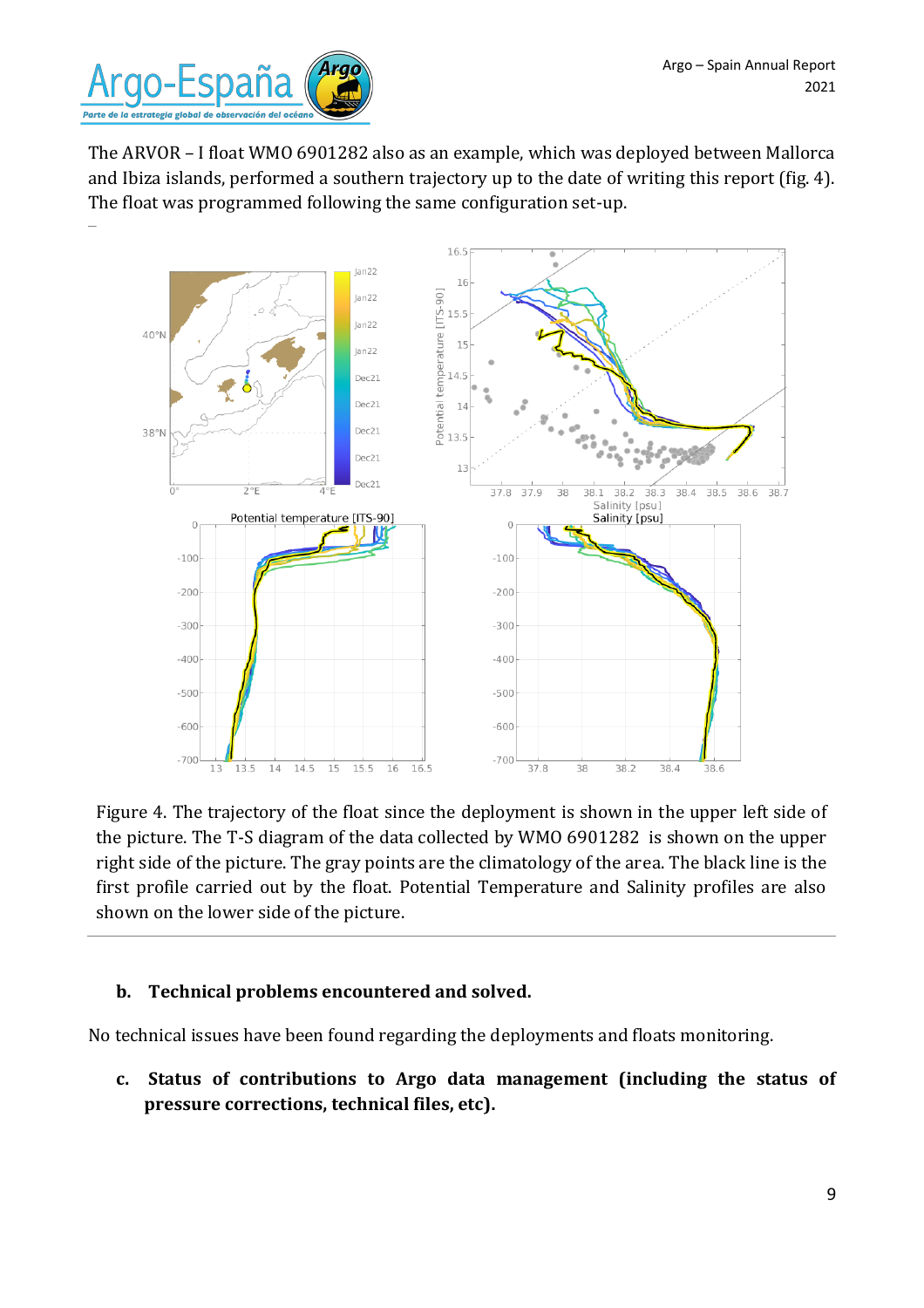

After each deployment, detailed technical information is provided to the DAC in charge of the floats (Coriolis) and the AIC. The Argo-Spain program is aware of the changes in the technical and metadata data formats and is providing the necessary information.

#### **d. Status of delayed mode quality control process.**

Argo-Spain mainly deploys floats in the Atlantic Ocean and the Mediterranean Sea. In terms of DMQC, Argo-Spain manages its floats that operate in the Atlantic Ocean and the Instituto Nazionale di Oceanografia e di Geofisica Sperimentale (OGS) manages all the floats that operate in the Mediterranean Sea, including floats of Argo-Spain. The DMQC of the Argo-Spain floats that operate in the Mediterranean Sea will be assumed by Argo-Spain itself at some point, subject to personnel availability. In successive meetings, a transfer of DMQC knowledge from the IEO to the SOCIBis planned, so that SOCIBis in charge of the DMQC of the Argo Spain profilers deployed in the Mediterranean.

Currently, SOCIB is working to upload the CTD data to the Argo DataBase from 2014 to nowadays, with a 0.5 m resolution.

The Argo-Spain fleet consists of 96 floats deployed so far. A total of 63 floats have been deployed in the Atlantic Ocean and 32 floats deployed in the Mediterranean Sea (fig. 5).



DMQC has been carried out for 16 floats in 2016, for 19 floats in 2017, for 4 floats in 2018, no DMQC has been developed during 2019 and 2020 and for 9 floats in 2021 (fig. 6).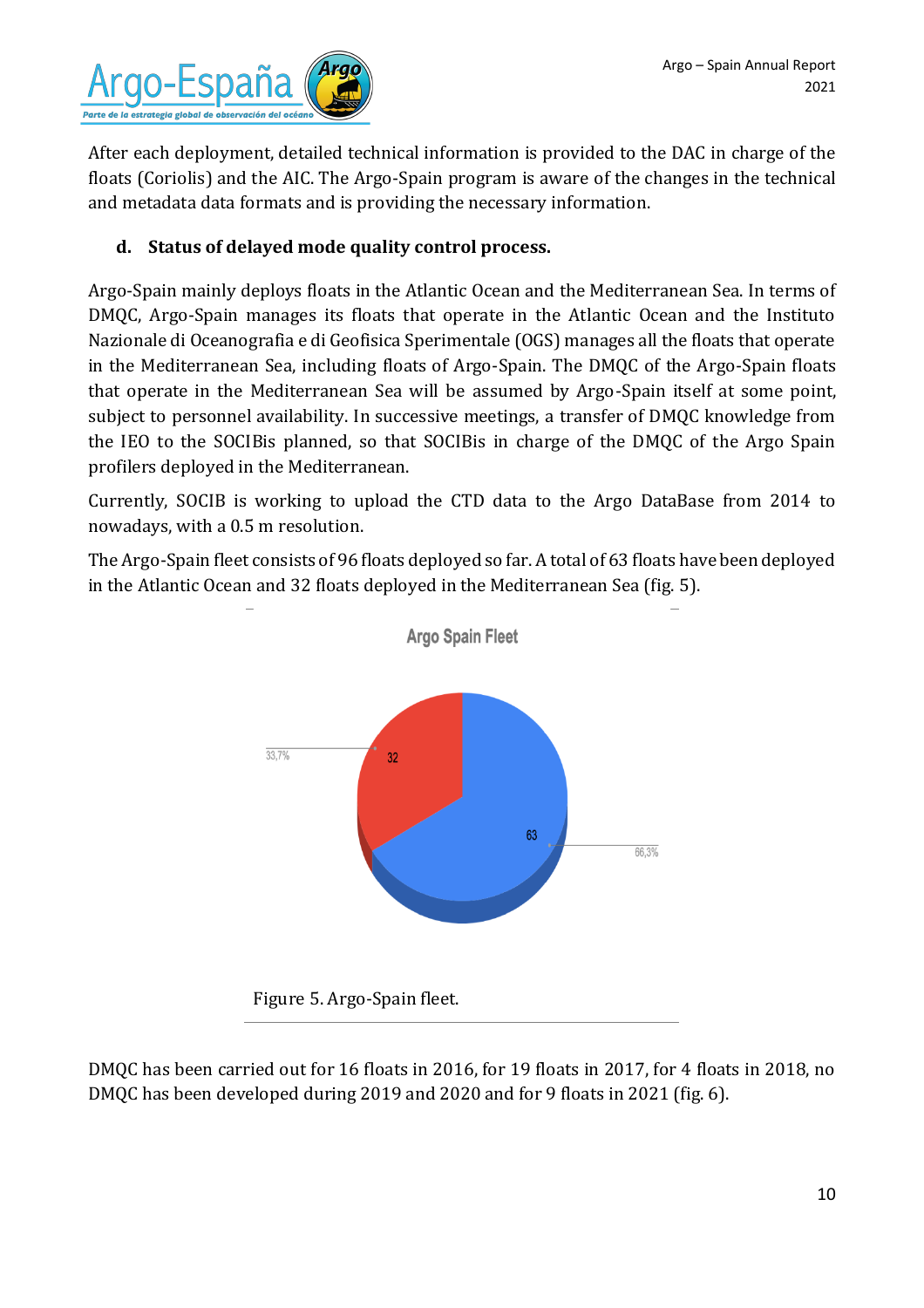



Figure 6. Number of floats that have been inspected by DMQC.

#### **4. The present level of and future prospects for national funding for Argo including a summary of the level of human resources devoted to Argo.**

No changes in Argo-Spain's manpower so far: (1) PI and (1) full-time technician (1) at IEO, another (1) technician and (2) part-time scientists at SOCIB . The knowledge transfer on the DMQC between SOCIB and IEO scheduled for 2021 is postponed until further notice. The IEO and SOCIB's funding covers float procurement in the period 2021-2022 and transmission costs. Moreover, IEO's funding covers part-time personnel support. The IEO funds the scientific coordination and delayed mode in the Atlantic (1 FTE). Besides the long-term support from the IEO, SOCIB will deploy 3 Argo floats per year in the Western Mediterranean.

Also, through competitive calls in Spain, IEO and the SOCIB have obtained funding for 10 floats/year in the Atlantic, including Deep and Bio Argo floats for the years 2022-2024, and 12 floats (CORE) in the Western Mediterranean for the years 2022-2025.

#### **5. Summary of deployment plans and other commitments to Argo for the upcoming year and beyond where possible. Here is a [link](https://www.ocean-ops.org/board/wa/CommitmentsModule?t=Argo) to the commitments table at OceanOPS. If you cannot edit the online table, please send a list of deployment plans for each of the columns in the table as needed.**

Although the potential deployments may change following feedback from the Spanish research community, the current plan for the upcoming year is:

- 3 standard floats (ARVOR I) to be deployed in the Mediterranean Sea during 2022 (SOCIB).
- 10 standard floats (ARVOR I) to be deployed in the Atlantic Ocean during 2022 (IEO).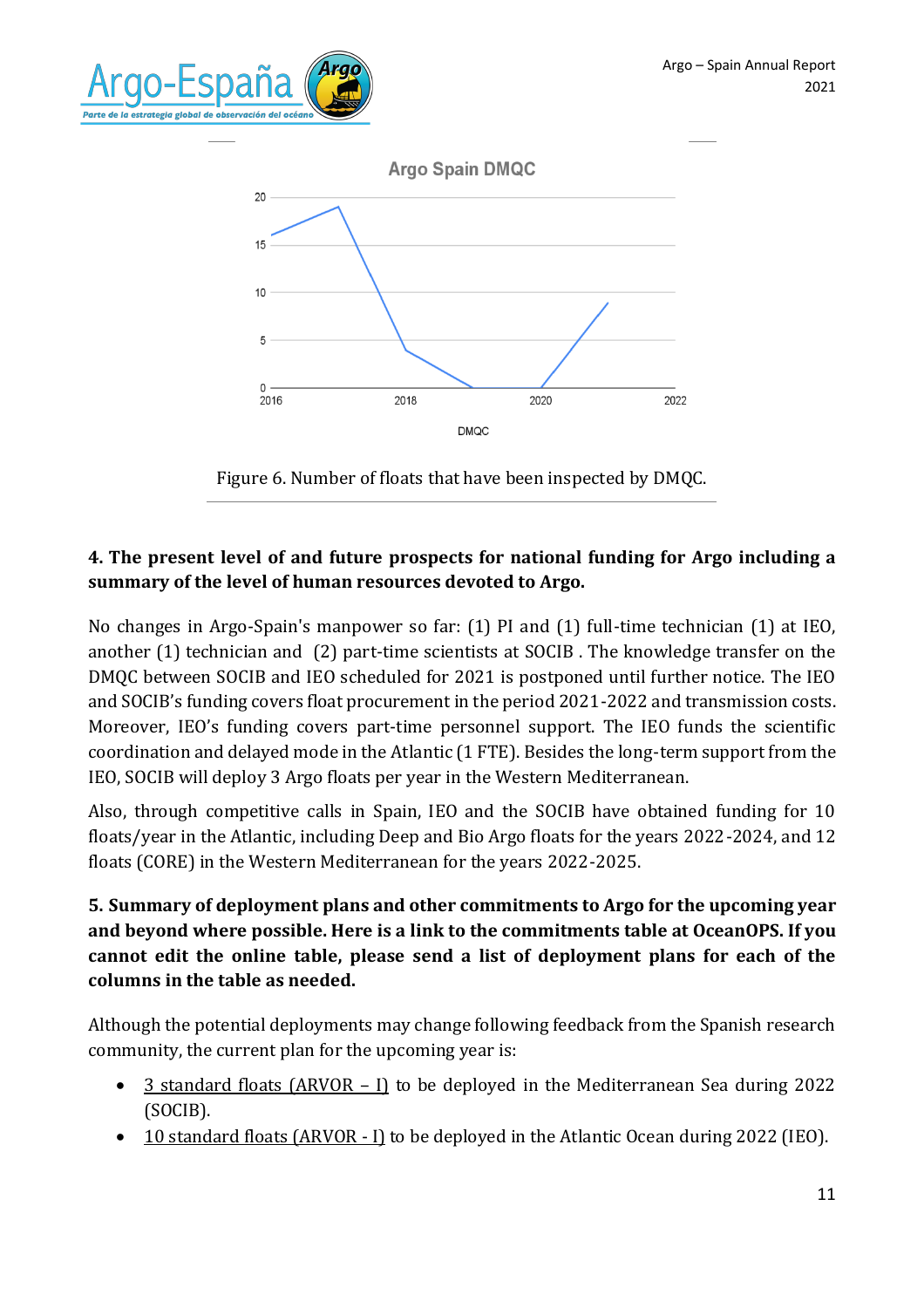

- 5 Deep Argo floats (DEEP ARVOR) to be deployed in the Atlantic Ocean during 2022 (IEO).
- 2 BGC floats to be deployed in the Atlantic Ocean during 2022 (IEO).

**6. Summary of national research and operational uses of Argo data as well as contributions to Argo Regional Centers. Please also include any links to national program Argo web pages to update links on the AST and AIC websites.**

Argo is used by many Spanish researchers to improve the understanding of climate and ocean variability. Ocean and weather forecast operational models also use Argo data. The web page of the Argo Spain program is[: http://www.argoespana.es](http://www.argoespana.es/)

**7. Issues that your country wishes to be considered and resolved by the Argo Steering Team regarding the international operation of Argo. These might include tasks performed by the AIC, the coordination of activities at an international level, and the performance of the Argo data system. If you have specific comments, please include them in your national report.**

None.

**8. To continue improving the quality and quantity of CTD cruise data being added to the reference database by Argo PIs, it is requested that you include any CTD station data that was taken at the time of float deployments this year. Additionally, please list CTD data (calibrated with bottle data) taken by your country in the past year that may be added to the reference database. These cruises could be ones designated for Argo calibration purposes only or could be cruises that are open to the public. To help CCHDO track down this data, please list the dates of the cruise and the PI to contact about the data.**

A CTD cast is performed after most of the Argo-Spain deployments. However, the data have not been submitted to the CCHDO yet.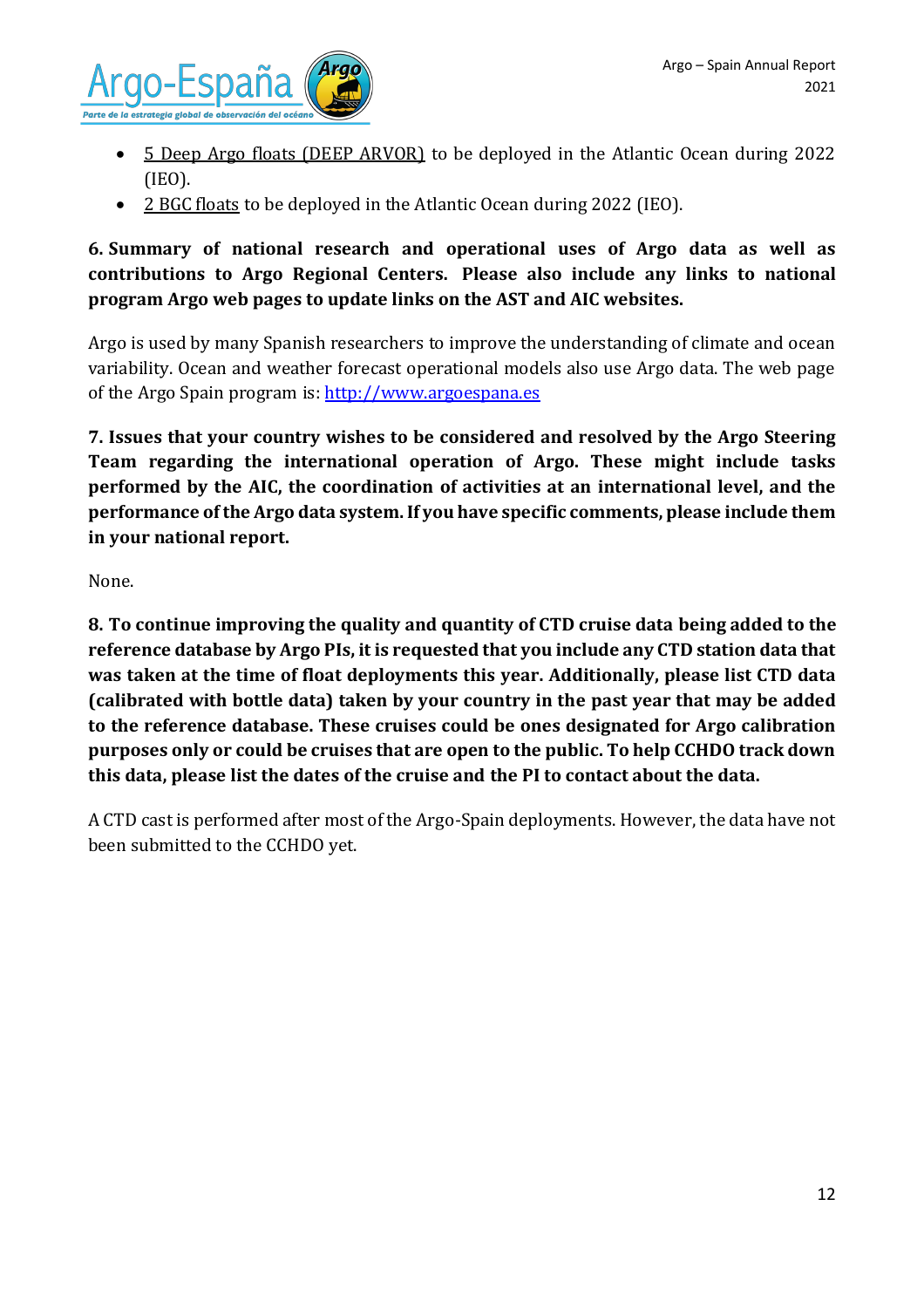

**9. Keeping the Argo bibliography [\(Bibliography | Argo \(ucsd.edu\)\)](https://argo.ucsd.edu/outreach/publications/bibliography/) up to date and accurate is an important part of the Argo website. This document helps demonstrate the value of Argo and can possibly help countries when applying for continued Argo funding. To help me with this effort, please include a list of all papers published by scientists within your country in the past year using Argo data, including non-English publications. There is also the thesis citation list [\(Thesis Citations | Argo \(ucsd.edu\)\)](https://argo.ucsd.edu/outreach/publications/thesis-citations/). If you know of any doctorate theses published in your country that are missing from the list, please let me know. Finally, if you haven't already sent me a list of Argo PIs in your country, please do so to help improve the statistics on how many papers are published including an Argo PI vs no Argo PIs.**

- Vélez-Belchí, P., Caínzos, V., Romero, E., Casanova-Masjoan, M., Arumí-Planas, C., Santana-Toscano, D., González-Santana, A., Pérez-Hernández, M. D., & Hernández-Guerra, A. (2021). The Canary Intermediate Poleward Undercurrent: Not Another Poleward Undercurrent in an Eastern Boundary Upwelling System, Journal of Physical Oceanography, 51(9), 2973-2990. DOI:<https://doi.org/10.1175/JPO-D-20-0130.1>
- Olmedo, E., González-Haro, C., Hoareau, N., Umbert, M., González-Gambau, V., Martínez, J., Gabarró, C., and Turiel, A. (2021). Nine years of SMOS sea surface salinity global maps at the Barcelona Expert Center, Earth Syst. Sci. Data, 13, 857–888, <https://doi.org/10.5194/essd-13-857-2021>
- Olivé Abelló, A., Pelegrí, J. L., Machín, F. J., & Vallès-Casanova, I. (2021). The transfer of Antarctic circumpolar waters to the western South Atlantic Ocean. Journal of Geophysical Research: Oceans, 126, e2020JC017025. <https://doi.org/10.1029/2020JC017025>
- Martínez, J., Gabarró, C., Turiel, A., González-Gambau, V., Umbert, M., Hoareau, N., González-Haro, C., Olmedo, E., Arias, M., Catany, R., Bertino, L., Raj, R. P., Xie, J., Sabia, R., and Fernández, D. (2022). Improved BEC SMOS Arctic Sea Surface Salinity product v3.1, Earth Syst. Sci. Data, 14, 307–323,<https://doi.org/10.5194/essd-14-307-2022> .
- García-Sánchez G, Mancho AM, Ramos AG, Coca J, Pérez-Gómez B, Álvarez-Fanjul E, Sotillo MG, García-León M, García-Garrido VJ and Wiggins S (2021) Very High Resolution Tools for the Monitoring and Assessment of Environmental Hazards in Coastal Areas. Front. Mar. Sci. 7:605804. <https://doi.org/10.3389/fmars.2020.605804>

#### **10. How has COVID-19 impacted your National Program's ability to implement Argo in the past year? This can include impacts on deployments, procurements, data processing, budgets, etc.**

Yes, it has been a delay in the purchasing process of the floats to be deployed during 2021 and 2022. This has caused the proposed launch plan for 2021 to be postponed to 2022. SOCIB purchased 3 profilers which were deployed on time in 2021.